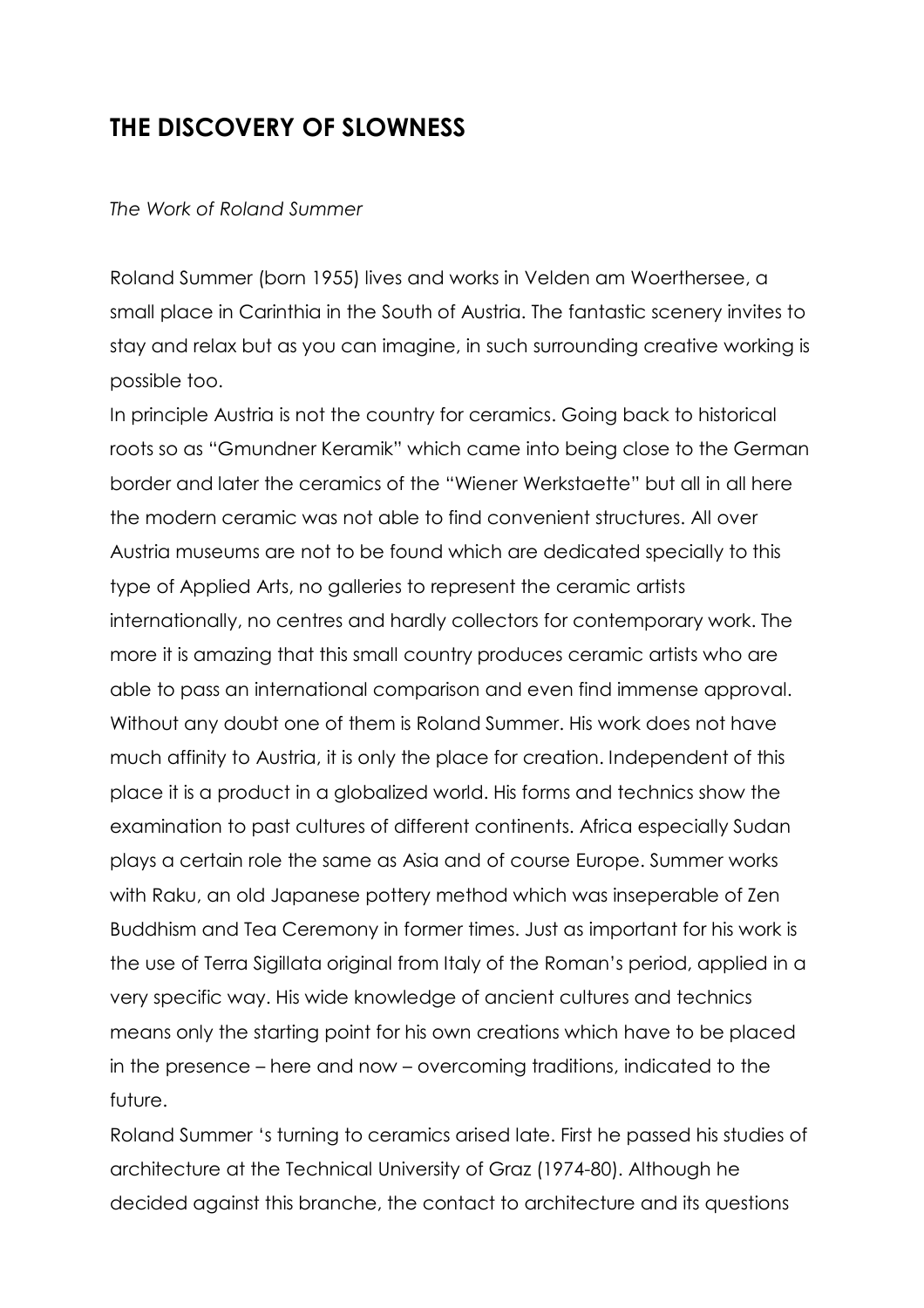which are a matter of humanity at least, determined. Above all the encounter with Hugo Kuekelhaus (1900-1984), one of the most important initiators for pedagogy (Erfahrungsfeld der Sinne – Field of Perception for Senses), architecture and ecologic way of thinking, considered consequently was the determined impulse for Summer's turning to ceramics. Impressed by the versality and ability to connect the most different things in front of the mental eye he decided to create something by using hands, not to plan extensive but to create and build in detail.

After a long period of experimenting, many wrong and roundabout ways Roland Summer found his own way end of the eighties. Time did and still does play an important part. Looking at his work you find and realize it – in an absolutely positive manner. Not using the fast pottery wheel he coils his ceramics inch by inch. Slowly organic, soft rounded forms grow out of themselves. This is in accordance with his technics of burnishing and using the Terra Sigillata and its characteristics.

The "magic moment" does not only happen after the firing but already in the moment when the moistly gleaming look of the handbuilt and burnished piece is evident. This is one of the most exciting moments of the processing. It does not mean that the further treatment is not important. Another step follows – the application of the Terra Sigillata which could be different regarding the colours and will have a decisive meaning for the final appearance. The Terra Sigillata does not only bring back the shiny surface which was lost by the drying process of the work but is also the layer for the smoke traces which are so characteristic for his work.

After having developed his own methods Roland Summer calls it "Lost Glaze". After the biscuit firing the vessels are covered with a seperating slip, sometimes in combination with glaze. Lines are drawn into but even without processing craquelés are appearing after the raku firing. The coat bursts during the cooling phase by plunging in water leaving the negative at the surface just as smoke traces.

Out of a certain distance the pieces look like conventional glazed ceramics, coming closer irregularities of the drawing become evident, lines and craquelé patterns start to be blurred. They are not really existent but only their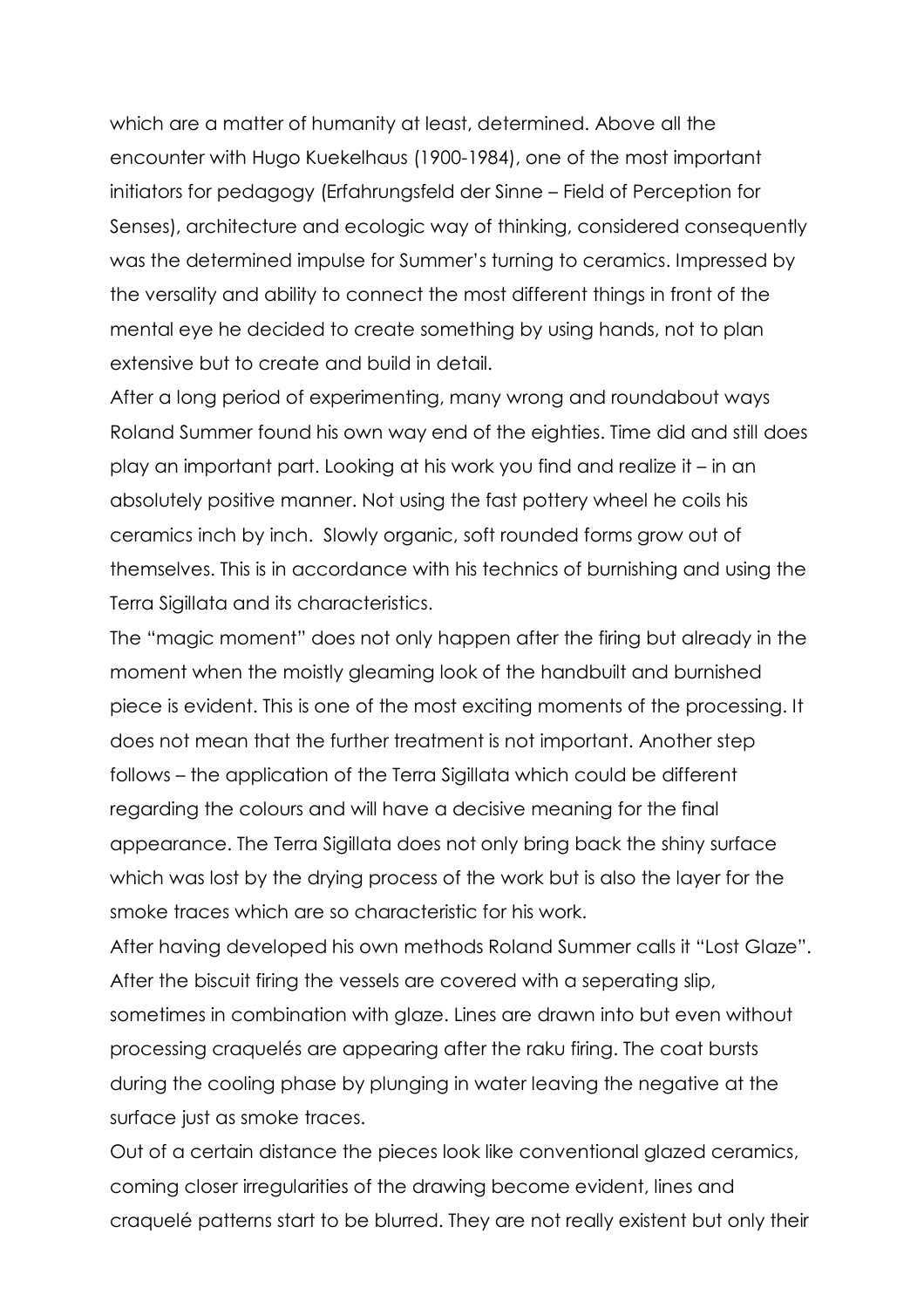negative picture. At the same time they form an unseperable unit with the vessel not appearing as coat but as a material itself. This the difference between Summer's work and glazed ceramics. For him the glaze is a supplement, a surface cover which does not arise out of the piece. Typically the glaze is crackling away, it is only a medium for the purpose but not part of the completed object.

The smooth and burnished surfaces give depending on drawing and colour totally different aesthetic qualities. The vessels with their lines do get nearly an etheric character and the latest light coloured work with its tender clouded smoke traces let us associate marble.

Important for Roland Summer is the opportunity to look into his ceramics. They have an opening to make inside and outside visible and touchable. This makes obvious that they are vessels – also for his latest works with asymetrical protrusions which let us think of Hans Arp or of kind of idol shapes. Always vessels not objects, and nearly constantly round forms play the important role. Beside this round forms appear more erotic than square ones. And in Summer's work eroticism play an important although hidden part. One of those who admire him, a Korean lady expressed it in the way that the bodylike forms with the smooth flattered surface might be compared to the "skin of women" .

A further aspect in this context are the "Pairs" which lead like a red thread through his work since middle of the nineties. It is not only a side by side of two vessels, they do not only correspond with the space around but above all together and build up a certain relationship. The space between appears as negative space ("empty space") and reaches a special importance. Out of the vessels developes architecture in space. Just in case of the Pairs it becomes evident how Summer's view on space is influenced by his former studies of architecture.

Regarding Summer's work over the years shows constants and changes become noticeable. Mutual for his work is a very meditative character which does not concern only the outer forms but also the processing which developes out of his methods.